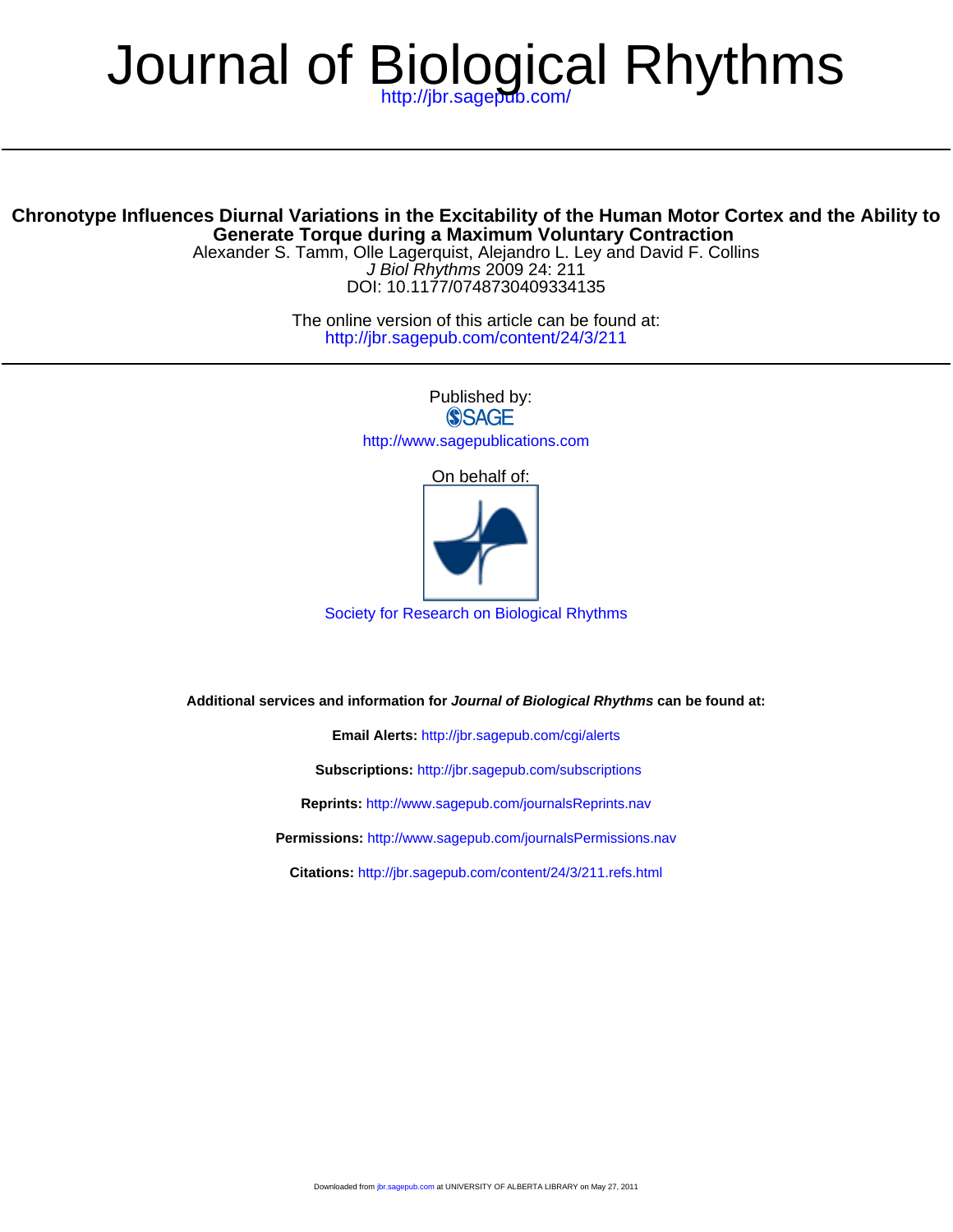# Chronotype Influences Diurnal Variations in the Excitability of the Human Motor Cortex and the Ability to Generate Torque during a Maximum Voluntary Contraction

Alexander S. Tamm,<sup>1</sup> Olle Lagerquist,<sup>1</sup> Alejandro L. Ley, and David F. Collins<sup>2</sup>

*Human Neurophysiology Laboratory, Faculty of Physical Education and Recreation, Centre for Neuroscience, 6-40 General Services Building, University of Alberta, Edmonton, AB, Canada*

*Abstract* The ability to generate torque during a maximum voluntary contraction (MVC) changes over the day. The present experiments were designed to determine the influence of an individual's chronotype on this diurnal rhythm and on cortical, spinal, and peripheral mechanisms that may be related to torque production. After completing a questionnaire to determine chronotype, 18 subjects (9 morning people, 9 evening people) participated in 4 data collection sessions (at 09:00, 13:00, 17:00, and 21:00) over 1 day. We used magnetic stimulation of the cortex, electrical stimulation of the tibial nerve, electromyographic (EMG) recordings of muscle activity, and isometric torque measurements to evaluate the excitability of the motor cortex, the spinal cord, and the torque-generating capacity of the triceps surae (TS) muscles. We found that for morning people, cortical excitability was highest at 09:00, spinal excitability was highest at 21:00, and there were no significant differences in TS EMG or torque produced during MVCs over the day. In contrast, evening people showed parallel increases in cortical and spinal excitability over the day, and these were associated with increased TS EMG and MVC torque. There were no differences at the level of the muscle over the day between morning and evening people. We propose that the simultaneous increases in cortical and spinal excitability increased central nervous system drive to the muscles of evening people, thus increasing torque production over the day. These differences in cortical excitability and performance of a motor task between morning and evening people have implications for maximizing human performance and highlight the influence of chronotype on an individual's diurnal rhythms.

*Key words* chronotype, diurnal rhythm, human, motor cortex, transcranial magnetic stimulation, reflex, central nervous system, spinal cord

It is well documented that the ability to generate torque during maximum voluntary contractions (MVCs) changes over the day. These diurnal rhythms in torque production have been shown for a variety of muscles,

<sup>1.</sup> Authors contributed equally to this article.

<sup>2.</sup> To whom all correspondence should be addressed: David F. Collins, Faculty of Physical Education and Recreation, E-488 Van Vliet Centre, University of Alberta, Edmonton, AB T6G 2H9, Canada; e-mail: dave.collins@ualberta.ca.

JOURNAL OF BIOLOGICAL RHYTHMS, Vol. 24 No. 3, June 2009 211-224 DOI: 10.1177/0748730409334135 © 2009 SAGE Publications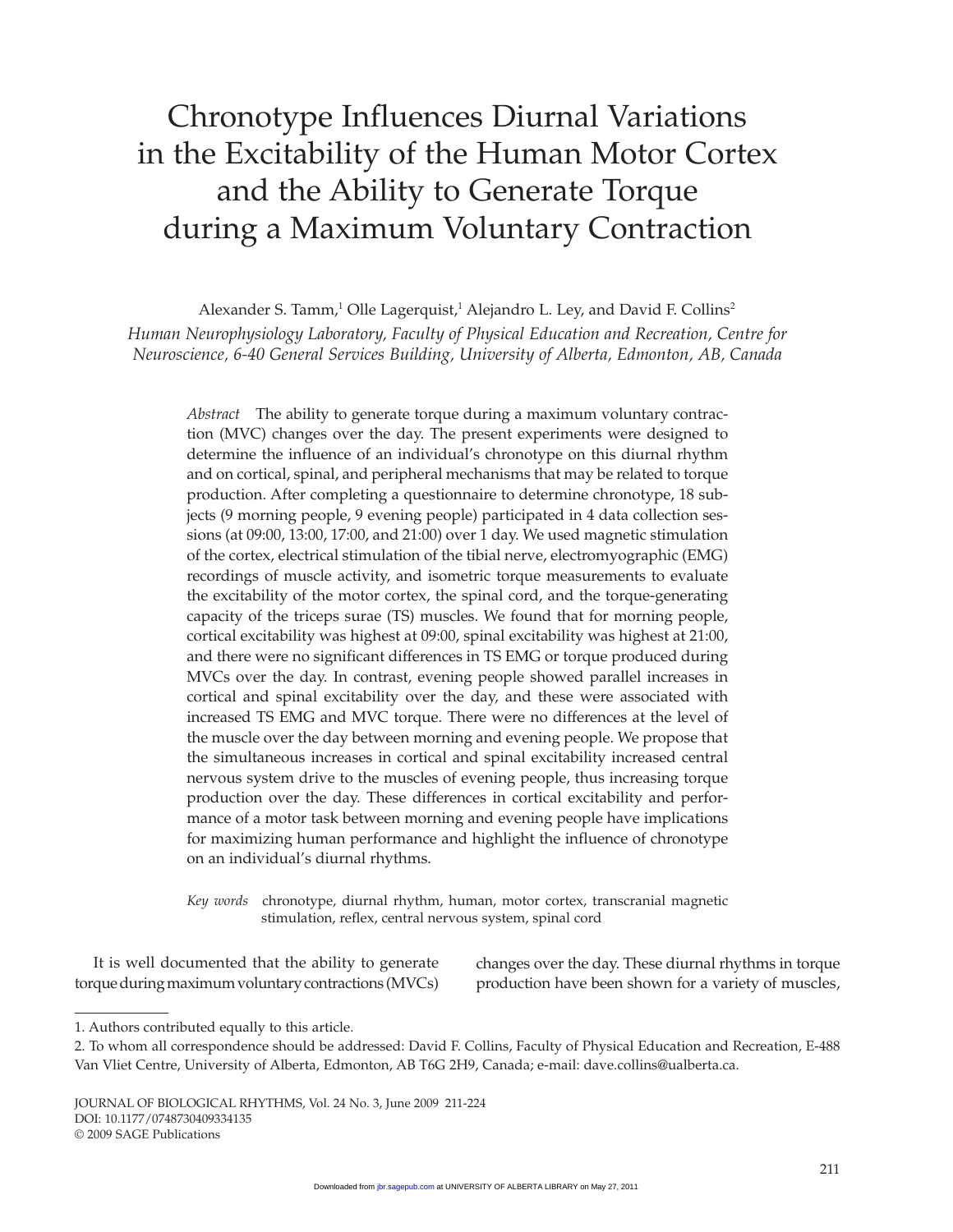including the triceps surae (TS; Castaingts et al., 2004; Guette et al., 2006; Guette et al., 2005a; Lagerquist et al., 2006), quadriceps femoris (Callard et al., 2000; Guette et al., 2005b; Sedliak et al., 2008), biceps brachii (Freivalds et al., 1983; Gauthier et al., 1996; Gauthier et al., 2001), and adductor pollicis (Martin et al., 1999). Although diurnal rhythms in maximum torque production are well known, there are discrepancies in the reported amplitude and time course, and the underlying physiological mechanisms are poorly understood. Most human studies report that torque produced during MVCs peaks in the evening (Callard et al., 2000; Castaingts et al., 2004; Gauthier et al., 1996; Guette et al., 2005b; Lagerquist et al., 2006; Martin et al., 1999); however, 2 studies have shown the opposite, with the acrophase of torque production occurring in the morning (Guette et al., 2005a; Guette et al., 2006). Often overlooked in the design of such studies is an individual's chronotype. Chronotype refers to the attributes of a person that define him or her as either a "morning person" or an "evening person" (Horne and Östberg, 1976), and it influences diurnal rhythms in body temperature (Foret et al., 1982), free cortisol levels (Kudielka et al., 2006), self-reported alertness (Kerkhof et al., 1980), sleep behavior (Lehnkering and Siegmund, 2007; Mongrain and Dumont, 2007), and performance of some tasks (Brown et al., 2008; Carrier and Monk, 2000; Schmidt et al., 2007). A few studies designed to investigate diurnal rhythms in torque production have considered chronotype as a possible confounding variable (Castaingts et al., 2004; Gauthier et al., 1996; Guette et al., 2006; Martin et al., 1999; Sedliak et al., 2008), but to our knowledge, only 4 studies tried to control for it. Castaingts et al. (2004) tested only subjects who were intermediate between morning and evening types ("neither types"), while Gauthier et al. (1996) and Martin et al. (1999) tested a majority of neither types with a few morning types. These studies found that torque produced during an MVC increased from morning to evening. Only Sedliak et al. (2008) studied the ability of morning and evening people to generate maximum torque. However, data from the morning people and evening people were not compared to one another but rather to data from neither types. Although they found no influence of chronotype on the ability to generate torque (Sedliak et al., 2008), the influence of chronotype was not the focus of their study, and the comparison to the "neither" group may have been underpowered due to the limited number of morning ( $n = 5$ ) and evening ( $n = 4$ ) types. Thus, it is still unclear whether chronotype influences the ability

to generate torque during an MVC. We suggest that the variability in amplitude and time course of the diurnal rhythm in torque production could be explained by the chronotype of the participants, as different studies may have had different proportions of morning people and evening people.

The ability to generate torque during an MVC depends on the force-generating capacity of the muscle as well as the ability of the central nervous system (CNS) to activate the muscle maximally. It has been suggested that elevated body temperatures over the day will increase the force-generating capacity of the muscle and that this may be responsible for diurnal variations in torque generation (Bernard et al., 1998; Reilly and Down, 1992). However, this is unlikely as diurnal changes in body temperature (~0.8 °C in trough-to-peak variation; Gauthier et al., 1996; Reilly and Down, 1992) are much smaller than the temperature changes needed to alter isometric muscle function (>5 °C; Bergh and Ekblom, 1979; Ranatunga et al., 1987). Changes in body temperature can also affect neural function (Abrams and Pearson, 1982; Bigland-Ritchie et al., 1992), although it is not yet established how such diurnal rhythms in temperature may affect the control of human movement. In summary, evidence thus far suggests that diurnal variation in performance is affected by factors other than body temperature alone (Reilly et al., 2007). While there is evidence that changes in muscle contractile properties—namely, inorganic phosphate levels—lead to changes in torque production (Guette et al., 2005b; Martin et al., 1999), there is also evidence that changes in CNS drive to the muscle account for diurnal changes in torque (Callard et al., 2000; Guette et al., 2005a; Guette et al., 2006; Lagerquist et al., 2006).

The goals of the present experiments were 2-fold. First, we wanted to assess the influence of chronotype on diurnal rhythms in maximal torque production. Thus, we compared the peak torque generated during plantar-flexion MVCs performed throughout the day between subjects classified as morning people and evening people. We hypothesized that morning people would produce more torque in the morning (09:00) than in the evening (21:00) and that the converse would be true of evening people. Second, we sought to investigate mechanisms that underlie diurnal patterns in plantar-flexion torque production and determine whether they were different for people of different chronotype. We used magnetic stimulation of the motor cortex, electrical stimulation of the tibial nerve, electromyographic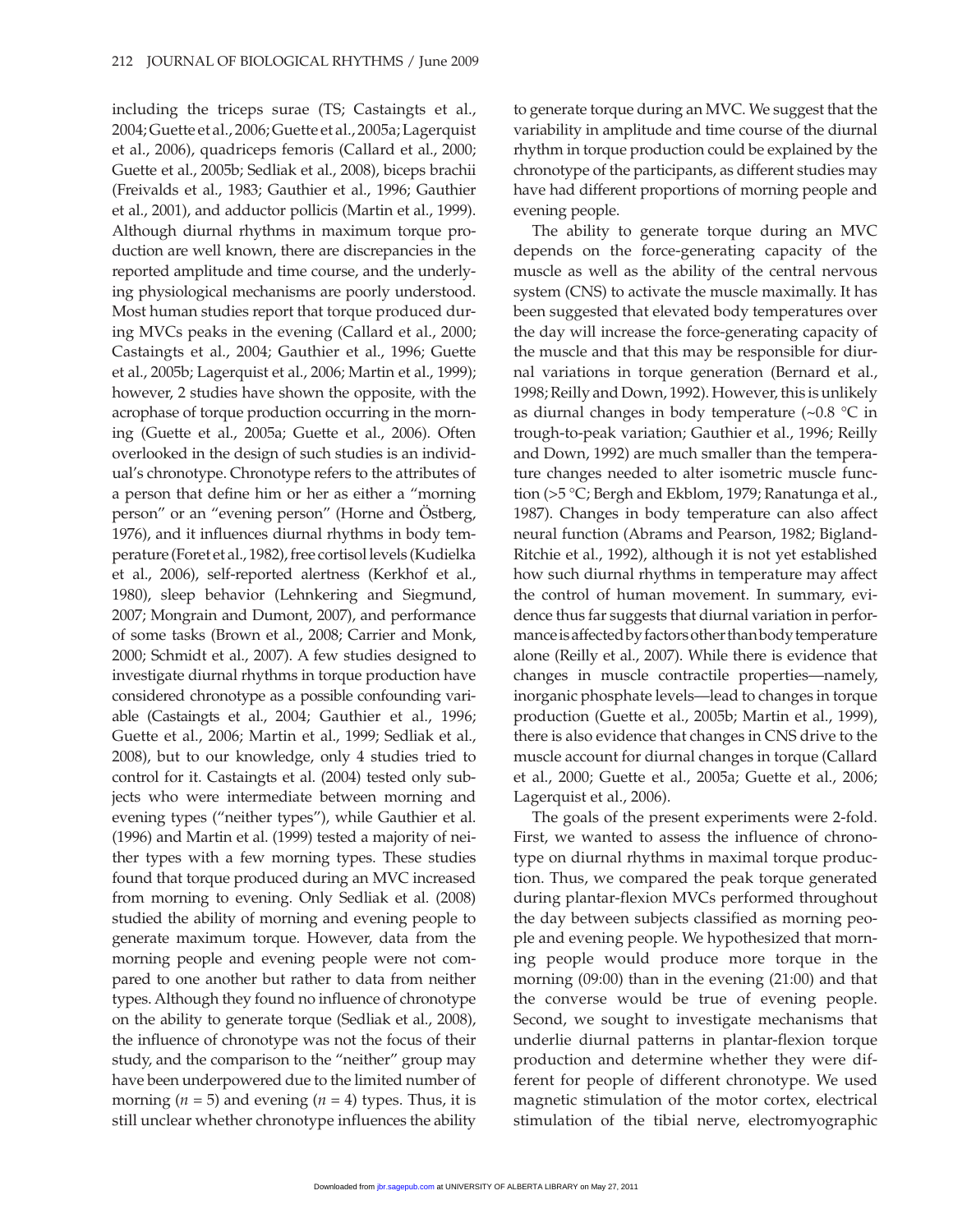(EMG) recordings of muscle activity, and torque measurements during MVCs to evaluate cortical excitability, spinal excitability, and the torque generated by the TS muscles. We hypothesized that changes in the excitability of the motor cortex and spinal cord would mirror patterns in torque production (i.e., increased excitability at 9:00 for morning people and at 21:00 for evening people). We did not expect to find changes at the level of the muscle over the day since previous studies have found no such changes for the muscles that plantar-flex the ankle (Guette et al., 2006; Lagerquist et al., 2006).

## **METHODS**

# **Subjects and Chronotype Assessment**

Twenty-three healthy volunteers free of neurological deficits participated after providing informed written consent. All procedures were approved by the Human Research Ethics Board at the University of Alberta. Subjects (7 female, 16 male; aged 19-54 years) completed a self-assessment morningnesseveningness questionnaire (MEQ; Horne and Östberg, 1976) to determine their chronotype. The MEQ consists of 19 questions and generates a score between 16 and 86. Scores above 58 classify individuals as morning type, scores below 42 classify individuals as evening type, and scores from 42 to 58 classify individuals as neither type. MEQ scores for our subjects ranged from 27 to 69. Subjects classified as "neither type"  $(n = 5; \text{MEQ score } 48 \pm 1; \text{ mean } \pm \text{ SE})$  were excluded from further participation. The rest of the subjects were split into 2 groups: morning types (*n* = 9; MEQ score  $64 \pm 2$ ) and evening types ( $n = 9$ ; MEQ score  $36 \pm 2$ ). The morning group consisted of 6 males and 3 females (age  $28 \pm 4$  years), while the evening group had 8 males and 1 female (age  $24 \pm 2$  years). The ages of the subjects in the 2 groups were not significantly different (Student's *t* test, *p* > 0.05).

#### **Protocol**

All experimental procedures were performed on the right leg. Subjects were seated in the chair of a Biodex System 3 Dynamometer (Biodex Medical Systems, Shirley, New York) with the right hip, knee, and ankle at 90, 120, and 90 degrees, respectively (Figure 1A). The right ankle and foot were tightly secured to the footplate of the Biodex to measure isometric plantar-flexion torque. Surface EMG was recorded from the right soleus (SOL), lateral gastrocnemius (LG), medial gastrocnemius (MG), and tibialis anterior (TA) muscles using bipolar  $(2.25 \text{ cm}^2)$ recording electrodes (Vermed Medical, Bellows Falls, Vermont), as shown in Figure 1B. Electrodes were outlined on the skin with a felt marker at the beginning of each experiment and were replaced throughout the day when necessary (i.e., due to drying or loss of adhesion). EMG signals were preamplified (500-2000×) and band pass filtered at 30 to 3000 Hz (NeuroLog system; Digitimer, Hertfordshire, England). All data were sampled at 2000 Hz with a 12-bit A/D converter (PCI-MIO-16E-4, National Instruments, Austin, Texas).

One or 2 days prior to the main data collection day, subjects participated in a 2-hour familiarization session (Figure 1C). On the main data collection day, data were collected over four 1.25-hour testing sessions (Figure 1D) starting at 09:00, 13:00, 17:00, and 21:00. Subjects were asked to sleep for their normal amount of time and to wake up at least 2 hours prior to the familiarization session and the first testing session at 09:00. Subjects were also asked to avoid caffeine consumption for 12 hours prior to and throughout the experiments to eliminate the possible effects of caffeine on CNS excitability (Walton et al., 2003). On the day of testing, subjects verbally confirmed their adherence to the above guidelines and limited their activity to nonstrenuous activities such as walking, typing, and writing.

# **Maximum Voluntary Isometric Contractions with Interpolated Twitches**

Subjects performed 3 MVCs of the right plantarflexors at the beginning of the familiarization session and each testing session on the main data collection day. Each MVC lasted approximately 3 sec and was separated from the previous maximal effort by at least 3 min. Subjects were provided with visual feedback of their torque production and received verbal encouragement to perform maximally. The interpolated twitch technique (ITT) was used to estimate the degree of voluntary muscle activation during the MVCs (Merton, 1954). Pulses of electrical stimulation (1 msec duration; Digitimer DS7A, Hertfordshire, England) were delivered to the tibial nerve in the popliteal fossa (Figure 1B) prior to  $(n = 3)$ , during  $(n = 2)$ , and after (*n* = 3) each MVC. Stimulus intensity was set at 1.5 times the threshold current required to elicit a maximal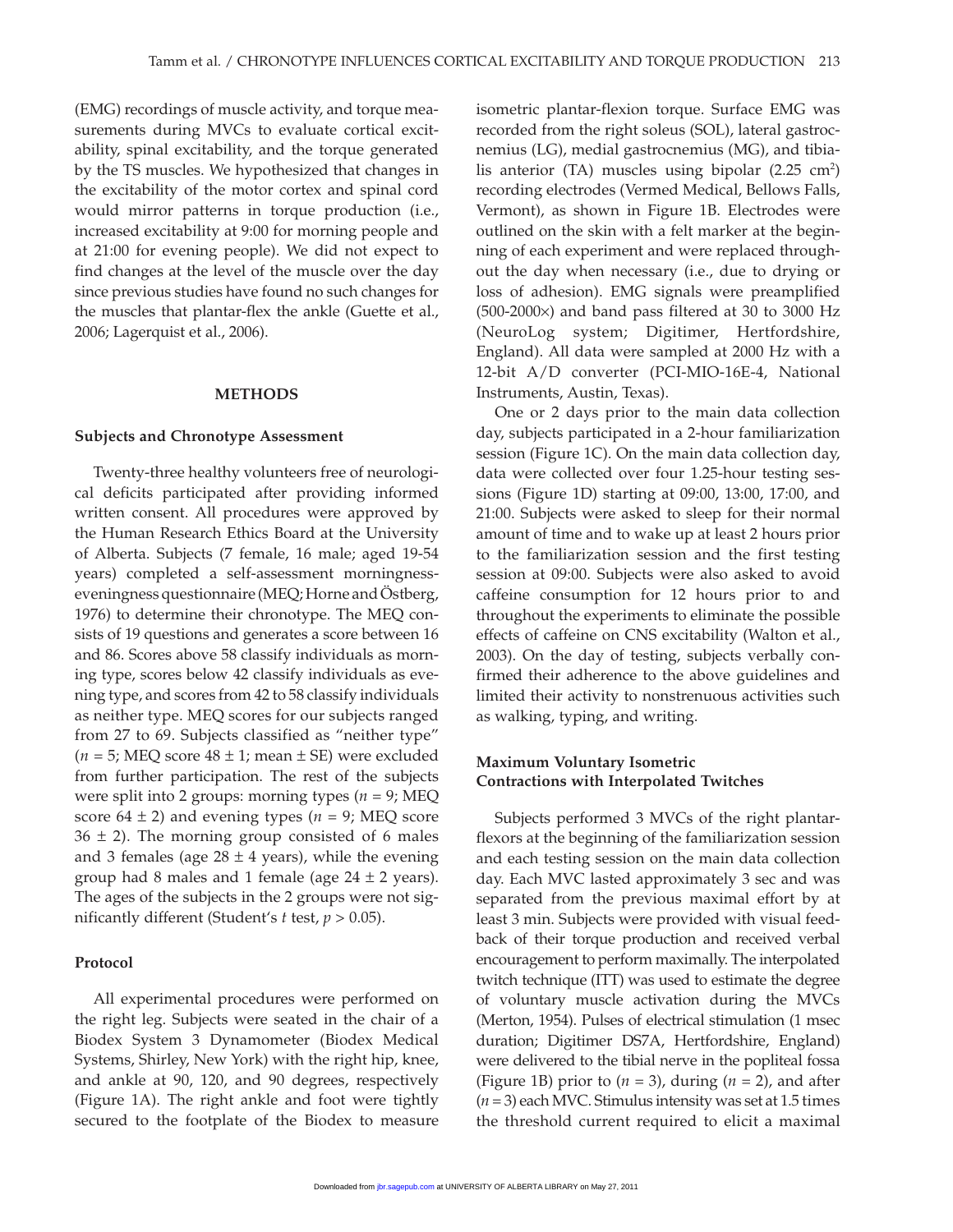

**Figure 1. Schematic of experimental protocol. Panel A shows the position of the subject in the Biodex system and the stimulation sites. Panel B shows the location of the electrodes for electromyographic (EMG) recordings and tibial nerve stimulation. In Panel C, the order of trials for the familiarization session is shown, where MVC is maximum voluntary contraction and CT interval is conditioning-test interval. Panel D shows the experimental protocol for the main data collection day, where MVC ITT is maximum voluntary isometric contraction with interpolated twitch technique, and an MEP is a motor-evoked potential. Times shown are approximate.**

M-wave  $(M_{max})$  in SOL, and the interstimulus interval was approximately 1 sec.

#### **H-Reflex versus M-Wave Recruitment Curves**

SOL H-reflex versus M-wave recruitment curves were constructed from responses to 60 stimuli delivered to the tibial nerve in the popliteal fossa. The

interstimulus interval was varied randomly between 3 and 5 sec, and the stimulation intensity varied from below threshold for both M-wave and H-reflex responses to 2 to 3 times the minimum intensity required to evoke  $M_{\text{max}}$ . Stimuli were delivered while subjects maintained a contraction that was 5% of their maximal SOL EMG to ensure a consistent activation of the motor pool across sessions. The 5% background EMG was determined from the average EMG in the 3 preceding MVC trials. SOL EMG was rectified, low pass filtered at 0.3 Hz, and displayed on a monitor to provide feedback to the subjects so they could hold the 5% MVC contraction.

# **Motor-Evoked Potential Recruitment Curves and Threshold**

Motor-evoked potentials (MEPs) were elicited using a transcranial magnetic stimulator (TMS; Magpro R30; Medtronic Inc., Minneapolis, Minnesota) with a figure-of-8 coil (Medtronic MC-B70, Minneapolis, Minnesota). The position and orientation of the coil (Figure 1A) were adjusted to find the location at which clear (~50 µV) SOL MEPs were generated at the lowest stimulus intensity while subjects held a tonic 5% of maximal

SOL EMG background contraction. This coil position and orientation were guided and recorded by a magnetic resonance image-guided TMS system (Brainsight; Rogue Research, Montreal, Quebec). Using this system, we were able to place the TMS coil to within 3 mm of this optimal position during every trial. Two MEP recruitment curves, one with the subject at rest and one with the subject holding a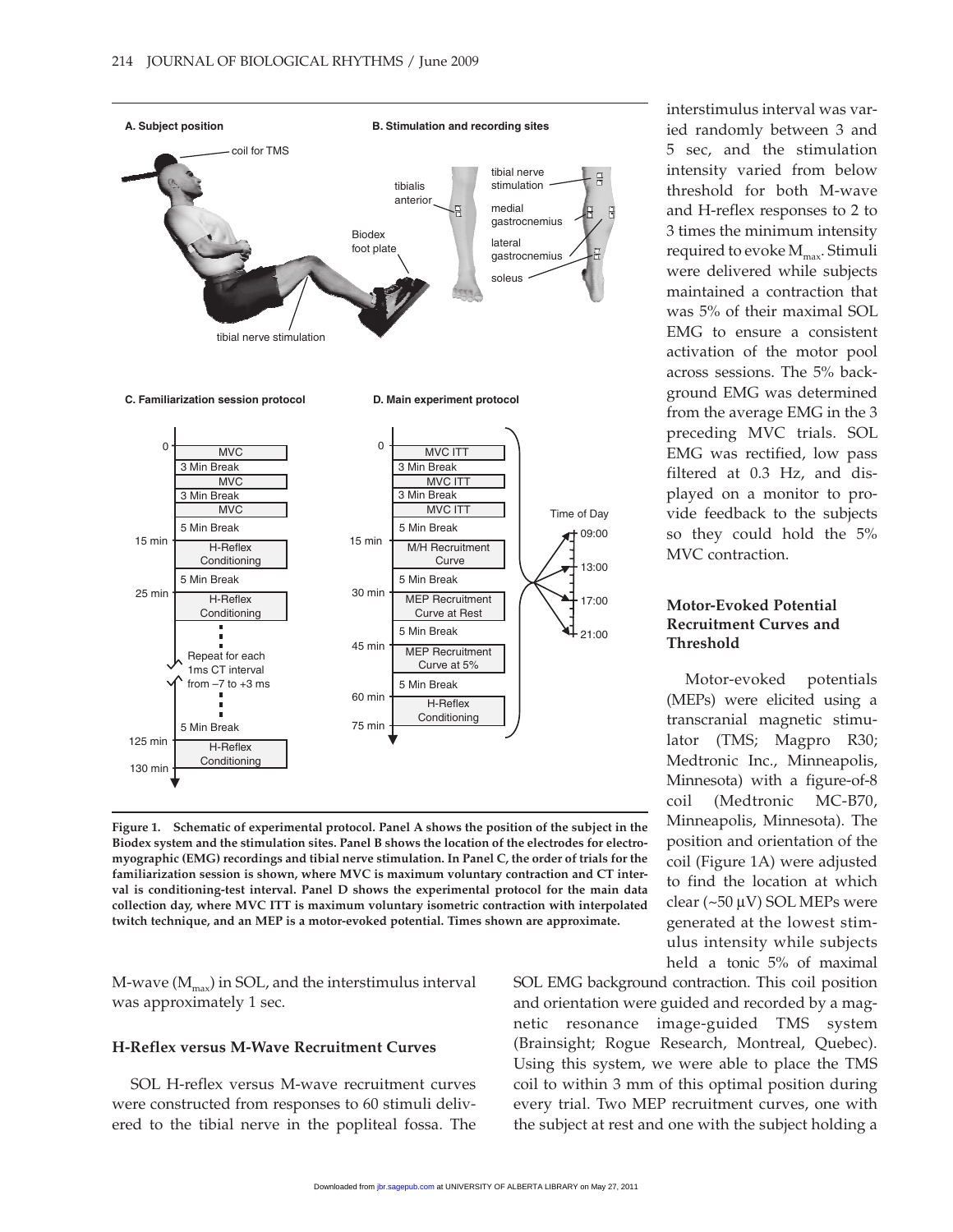5% SOL contraction, were collected during each testing session (Figure 1D). However, MEP recruitment curves could not be constructed for 14 of 18 subjects as maximal MEPs could not be evoked at maximum stimulator output. Therefore, these data were excluded from the present study, and the methodology is not described further here. MEP threshold was determined while subjects held a contraction of 5% of SOL MVC as described above. Stimulator output was adjusted manually in steps of 1% of maximal output.

# **TMS H-Reflex Conditioning**

Subthreshold TMS was used to condition (facilitate) the SOL H-reflex while subjects held a SOL contraction of 5% maximal EMG as described above. The intensity of the TMS was set to  $0.95 \times \text{MEP}$ threshold (Petersen et al., 1998), and the tibial nerve stimulation was delivered to evoke an H-reflex of 15% to 20%  $M_{\text{max}}$ . The earliest conditioning-test (CT) interval at which the TMS significantly facilitated the H-reflex was determined during the familiarization session when CT intervals from –7 to +3 msec were examined in 1-msec increments (Figure 1C). Negative CT intervals indicate that the TMS was applied after tibial nerve stimulation. At each CT interval, 15 control H-reflexes (no TMS) and 15 conditioned H-reflexes were collected. The interstimulus interval was varied randomly between 6 and 8 sec. On average, the earliest CT interval that facilitated the H-reflex was –3.4 ± 0.4 (range,  $-6$  to  $-1$  msec), consistent with previous studies (Carroll et al., 2006; Morita et al., 2000; Petersen et al., 1998).

For each subject, the earliest CT interval that facilitated the H-reflex during the familiarization session was used on the main data collection day to ensure that the H-reflex was being facilitated via the fast-conducting monosynaptic corticomotor neuronal pathway as described by Morita et al. (2000) and Nielsen et al. (1993). During each testing session, 20 control and 20 conditioned H-reflexes were collected. The order of the control and conditioned trials was randomized, and the interstimulus intervals varied randomly between 6 and 8 sec. Since the influence of the conditioning volley varies with the size of the control H-reflex (Crone et al., 1990), we ensured that the control H-reflex was the same relative size in all subjects (15%-20%  $M_{max}$ ), occurred on the ascending limb of the H-reflex versus M-wave recruitment curve, and was not maximal. If necessary, tibial nerve stimulation intensity for a given subject was adjusted to evoke a control H-reflex of the same amplitude (as a percentage of  $M_{\text{max}}$ ) during each testing session.

### **Data Analyses**

#### *Torque during Plantar-Flexion MVCs*

Maximal torque was calculated from each MVC by averaging the torque produced over a 0.5-sec period centered on the maximum that was not contaminated by small deviations in torque associated with the ITT stimulation. The average of the 3 MVC trials performed at each time of day was taken as the maximum torque production.

# *General Measures of Muscle Activation*

Using the ITT, percent activation (ACT %) was calculated using the equation described by Folland and Williams (2007): ACT (%) = MVF/TMF  $\times$  100. MVF is the maximum voluntary force generated during the MVC. TMF (true maximum force—the theoretical maximum force the muscle can generate) was calculated as the MVF multiplied by the reciprocal of 1 minus the ratio of "extra" force evoked by the supramaximal stimuli delivered during the MVC to the force evoked when the same stimuli were delivered after the MVC (i.e., at rest; Gandevia et al., 1998).

The amount of EMG activity recorded during the MVCs was calculated for each of the 3 components of the TS (LG, MG, SOL). For each muscle, the average rectified EMG recorded during each MVC was quantified over a 0.5-sec period at a point when the torque was maximal and the EMG was not contaminated by a stimulus artifact associated with the ITT stimulation. Data for each muscle were normalized to the amplitude of the corresponding  $M_{\text{max}}$  to account for the potential changes in impedance at the recording site over the day. The sum of the values obtained for each muscle was calculated and used as the total TS EMG. TA EMG during the plantar-flexion MVCs was quantified as an indicator of antagonist muscle activation.

#### *Cortical Excitability*

H-reflex facilitation was expressed as the ratio of the average amplitude of conditioned H-reflexes to control H-reflexes. This way, values greater than 1 indicate facilitation of the H-reflex, and values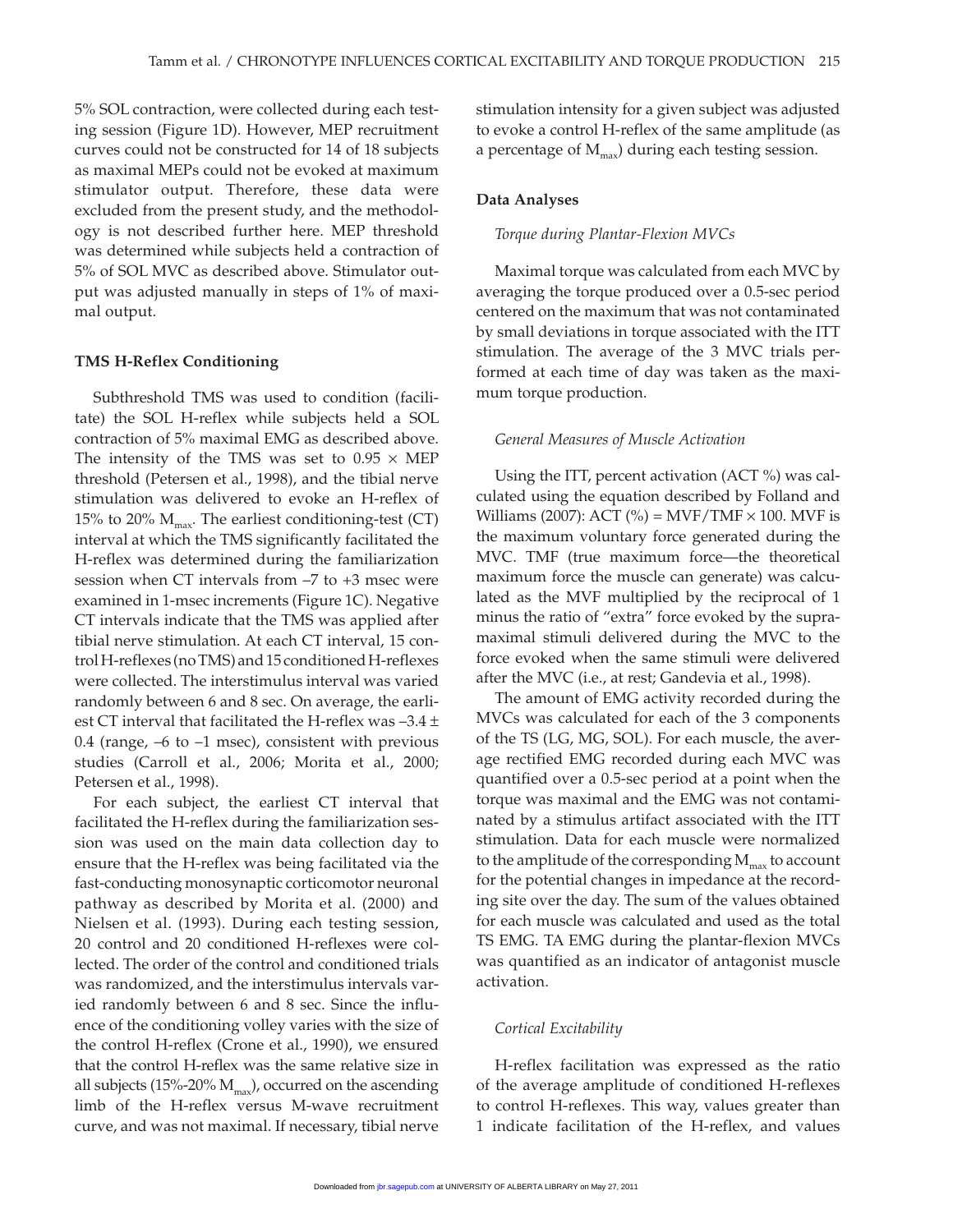less than 1 indicate inhibition of the H-reflex. MEP threshold was defined as the lowest stimulation intensity at which MEPs of greater than 50  $\mu$ V were evoked in response to 4 of 8 stimuli (Carroll et al., 2001).

#### *Spinal Excitability*

M-waves and H-reflexes were measured peak-topeak and were normalized to each subject's  $M_{\text{max}}$ . Two measures of spinal excitability were calculated from each H-reflex versus M-wave recruitment curve:  $H_{\text{max}}$ : $M_{\text{max}}$  ratio and H versus M recruitment curve slope.  $H_{max}$  was calculated by averaging the 3 largest H-reflexes, and  $M_{\text{max}}$  was taken to be the single largest M-wave. The slope of the ascending limb of the recruitment curve was calculated by fitting a sigmoid curve through the data between H threshold and the first occurrence of  $H_{\text{max}}$ . The slope of the linear portion of the curve was used for the slope of the recruitment curve.

# *Peripheral Measures*

 $M_{\text{max}}$  was calculated as the average peak-to-peak EMG amplitude of the M-waves evoked by 9 supramaximal stimuli applied before each MVC at each time of day. Peak torque produced during each of these  $M_{\text{max}}$  twitches was also measured and averaged. Neuromuscular efficiency (NME) was calculated as the ratio of maximum torque during MVCs to TS EMG, as described by Castaingts et al. (2004).

#### **Statistics**

Data were tested for normality using Kolmogorov-Smirnov and Lillefors tests. Separate 2 × 4 (Chronotype  $\times$  Time of Day) repeated-measures analysis of variance (ANOVA) tests were used to examine dependent variables that were normally distributed (plantar-flexion torque, H-reflex facilitation, MEP threshold,  $H_{\text{max}}$ : $M_{\text{max}}$ , H-reflex versus M-wave recruitment curve slope,  $M_{max}$  amplitude,  $M_{max}$ , twitch torque, EMG, and NME). Tukey's HSD tests were used for post hoc comparisons when appropriate. We were interested in the main effect of time (combining morning and evening people) to assess trends that were common to both groups and to enable comparisons to studies that did not account for chronotype. We were also interested in the Chronotype  $\times$  Time interaction to test the hypotheses outlined earlier. We

do not report in the Results on the main effect of chronotype as this was not part of our research question. However, there was never a significant main effect of chronotype for any of the ANOVAs that were performed. A Friedman test was used to evaluate the percent activation data because the data were not normally distributed. All data are presented as means ± standard errors. The significance level for all tests was set at  $p < 0.05$ .

# **RESULTS**

Data collected at 09:00 and at 21:00 from a subject identified as an evening person (MEQ score of 37) are shown in Figure 2. Panel A shows the average plantarflexion torque and EMG recorded from MG, LG, and SOL during the 3 MVCs performed at 09:00 and 21:00. This subject generated 34% more torque during the evening session than the morning, and this was associated with an increase (26%) in total TS EMG. Panel B shows that the amount of facilitation of the H-reflex induced by the subthreshold TMS (a measure of cortical excitability) was larger in the evening (59%) than in the morning (25%). The same subject showed an increase in the slope of the H-reflex versus M-wave recruitment curve (a measure of spinal excitability) from morning to evening (panel C). Panel D shows the average torque produced from 9  $M_{\text{max}}$ stimulations and the peak-to-peak EMG amplitude of these M-waves.

#### **Torque Produced during Plantar-Flexion MVCs**

The ANOVA analyses identified a main effect of time on torque produced during MVCs, *F*(3, 48) = 8.2, *p* = 0.0002, and the post hoc test showed that on average for the group of 18 subjects, there was significantly more (9%;  $p = 0.0003$ ) plantar-flexion torque produced during an MVC at  $21:00$  (86  $\pm$  9 Nm) than at 09:00 (79  $\pm$  7 Nm), as shown in Figure 3A. Similarly, there was more torque ( $7\%$ ;  $p = 0.004$ ) at 17:00 than at 09:00. There was also a Chronotype  $\times$  Time interaction,  $F(3, 48) = 4.9$ ,  $p = 0.005$ , and when separated by chronotype, only evening people demonstrated a significant diurnal rhythm in torque production (Figure 3B). Evening people generated more torque at 21:00 (13%; *p* = 0.0002) and 17:00 (8%; *p* = 0.04) than at 09:00 and at 21:00 (11%; *p* = 0.002) than at 13:00. In contrast, the torque produced by morning people did not change significantly over the day.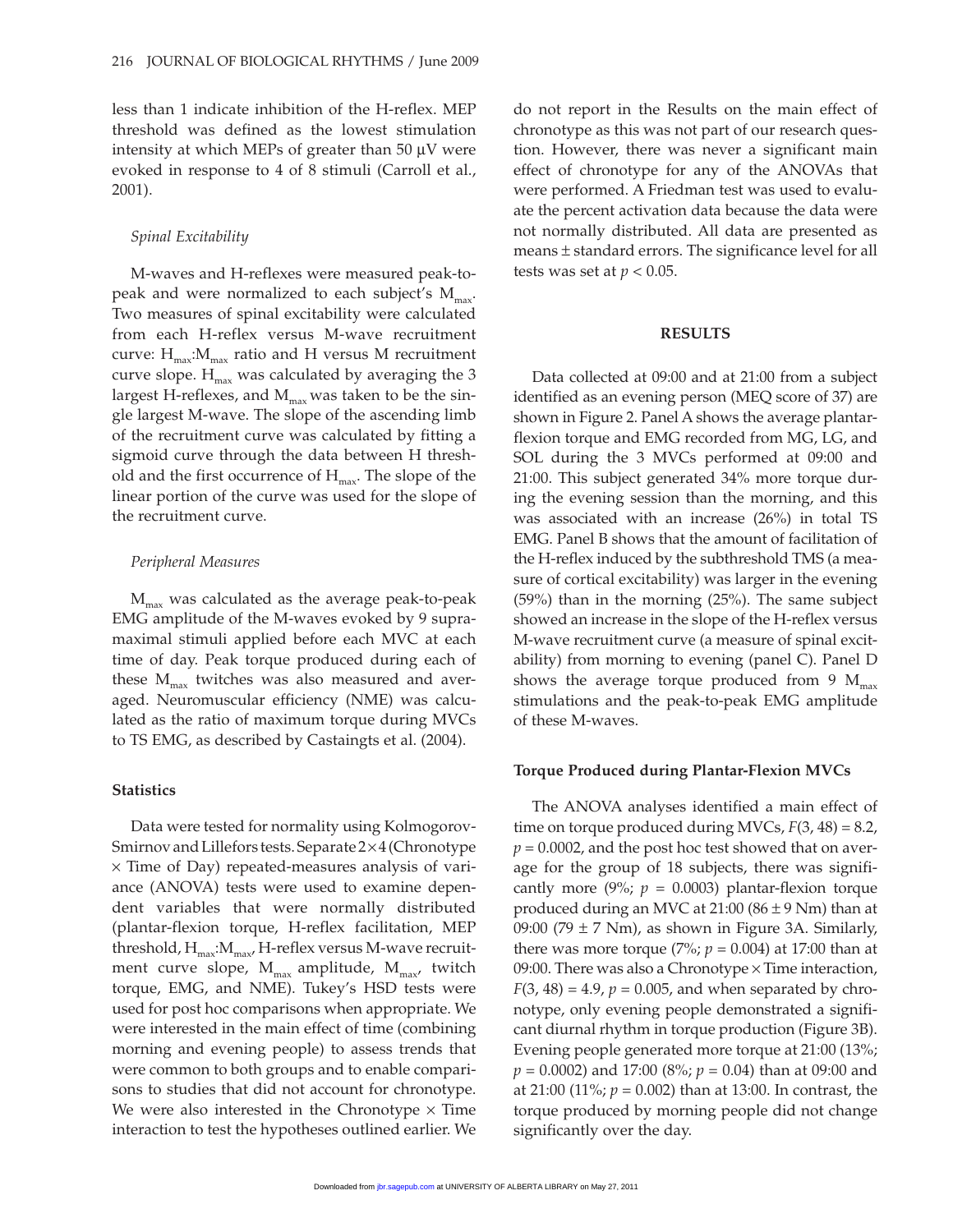

**Figure 2. Data collected from an individual subject at 09:00 and 21:00. Panel A shows torque and electromyographic (EMG) measurements made during the maximum voluntary contractions (MVCs) in each session. Panels B to D show measures of cortical, spinal, and peripheral excitability, respectively.**

# **General Measures of Muscle Activation**

There was no change in the percent activation of the plantar-flexor muscles over the day, as evaluated by the ITT for the entire group of 18 or when separated by chronotype (Friedman test). The mean percent activation of the entire group varied between  $98\% \pm 1\%$  and  $99\% \pm 1\%$  over the day. Seven of the

18 subjects (4 evening people, 3 morning people) were fully activated at every testing session throughout the day.

There was no main effect of time on the total TS EMG recorded during the MVCs, *F*(3, 48) = 2.7, *p* = 0.06, indicating that this measure did not change significantly over the day for the group of 18 subjects. There was, however, a significant Chronotype  $\times$  Time interaction,  $F(3, 48) = 7.3$ ,  $p =$ 0.0004. Total TS EMG increased significantly over the day for evening people (Figure 4A), and similar to torque (Figure 3B), TS EMG was larger at both 17:00 ( $p = 0.047$ ) and 21:00 (*p* = 0.0003) compared to 09:00. There were no differences in TS EMG recorded during the MVCs throughout the day for morning people.

The EMG data recorded during the MVCs were also analyzed separately for each of the TS muscles. There was no main effect of time,  $F(3, 48) =$ 1.1,  $p = 0.37$ , or Chronotype  $\times$ Time interaction,  $F(3, 48) = 2.4$ ,  $p = 0.08$ , for the EMG recorded from SOL. For LG, there was no main effect of time,  $F(3, 48) =$ 0.2,  $p = 0.92$ , but there was a significant Chronotype  $\times$  Time interaction,  $F(3, 48) = 2.9$ ,  $p =$ 0.04; however, no significant differences were identified by the post hoc tests. Thus, EMG recorded from SOL and LG during the MVCs did not

change significantly throughout the day. In contrast, there was a main effect of time on the EMG recorded from MG, *F*(3, 48) = 4.8, *p* = 0.005. MG EMG for the entire group was significantly greater at 17:00 (*p* = 0.03) and  $21:00 (p = 0.02)$  than at 09:00. There was also a significant Chronotype × Time interaction, *F*(3,  $48) = 4.8$ ,  $p = 0.005$ ; evening people had more MG EMG at 21:00 compared to 09:00 ( $p = 0.0007$ ) and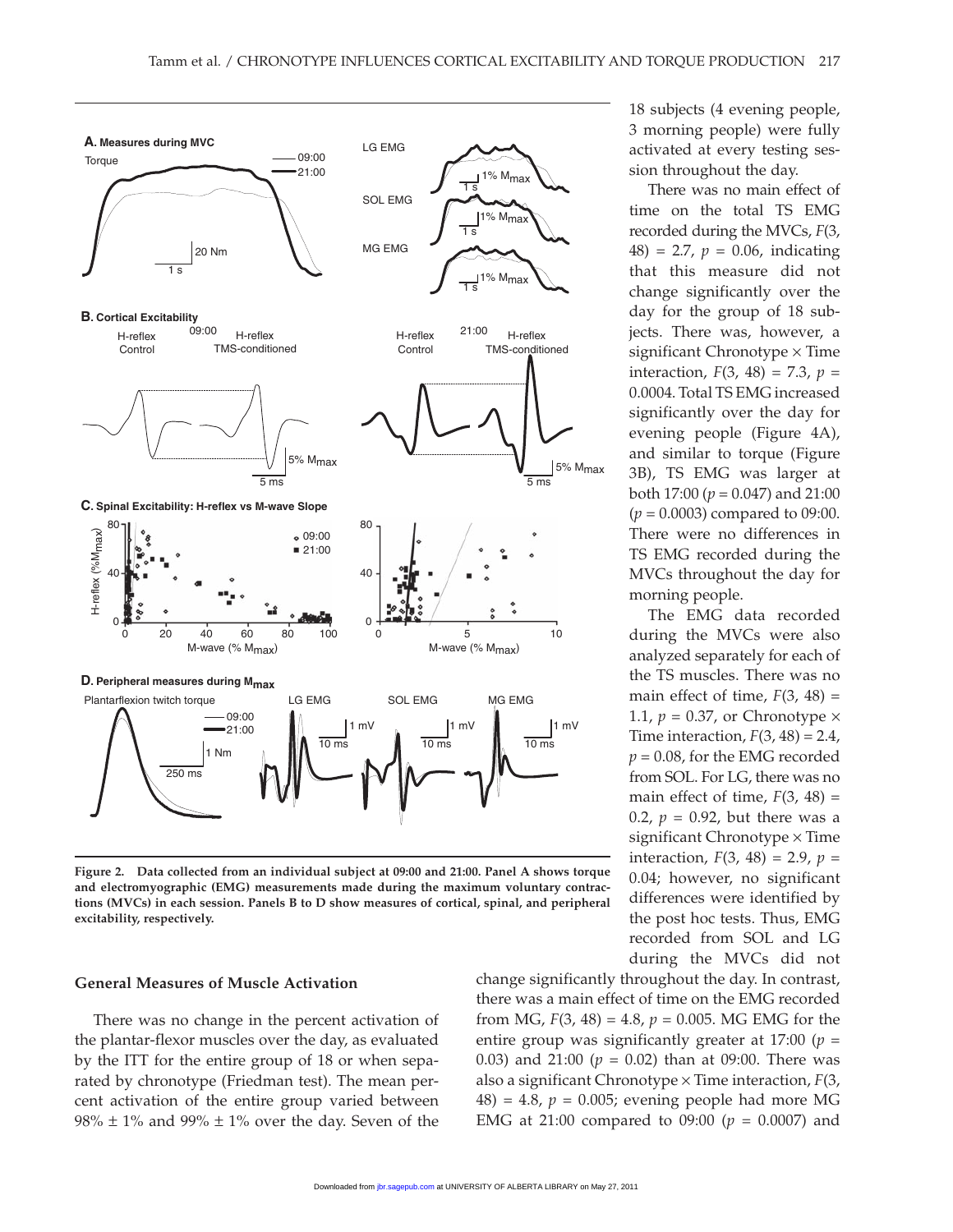

**Figure 3. Diurnal changes in maximal torque produced during maximum voluntary contractions (MVCs) over the day. Panel A shows data averaged across the group of 18 subjects, and panel B** shows the data averaged across the morning  $(n = 9)$  and eve**ning (***n* **= 9) types. Asterisks indicate significant differences from the 09:00 testing session, and the plus sign indicates a significant difference from the 13:00 testing session.**

13:00  $(p = 0.03)$ , while morning people showed no change over the day (Figure 4B). EMG recorded from the antagonist (TA) during the plantar-flexion MVCs showed a main effect of time, *F*(3, 48) = 2.8, *p* = 0.049, but the post hoc test did not identify any significant differences. There was also a Time  $\times$  Chronotype interaction,  $F(3, 48) = 6.3$ ,  $p = 0.001$ . Morning people showed significantly more TA EMG at 09:00 (67 µV) than at 17:00 (54 µV; *p* = 0.01) or 21:00 (53 µV;  $p = 0.002$ ).

# **Cortical Excitability**

There was a main effect of time,  $F(3, 48) = 7.4$ ,  $p =$ 0.0004, on the amount of facilitation of the H-reflex induced by the TMS conditioning. For the group of 18 subjects, the facilitation at  $09:00$  (1.27  $\pm$  0.07) was significantly greater ( $p < 0.004$ ) than at 13:00 (1.09  $\pm$ 0.05) and 17:00 (1.07  $\pm$  0.002; Figure 5A). There was also a Time  $\times$  Chronotype interaction,  $F(3, 48) = 10.5$ ,  $p = 0.00002$ , and morning and evening people showed opposite trends. Morning people peaked at 09:00, while evening people peaked at 21:00 (Figure 5B). Specifically, the facilitation at 09:00 for the morning group  $(1.41 \pm 0.11)$  was significantly larger than all other times of day (*p* < 0.0008), and the facilitation for the evening group was larger at  $21:00$  (1.36  $\pm$  0.08)



**Figure 4. Diurnal changes in triceps surae (TS) and medial gastrocnemius (MG) electromyogram (EMG) recorded during maximum voluntary contractions (MVCs) over the day. Panels A and B show the TS EMG and MG EMG data, respectively,**  averaged across the morning  $(n = 9)$  and evening  $(n = 9)$  types. **Asterisks indicate significant differences from the 09:00 testing session, and plus signs indicate a significant difference from the 13:00 testing.**

than all other times ( $p < 0.05$ ). The size of the control H-reflexes did not change significantly throughout the day as there was no main effect of time,  $F(3, 48) =$ 0.54,  $p = 0.66$ , or Time  $\times$  Chronotype interaction,  $F(3, 1)$  $48$ ) = 0.37,  $p = 0.77$ .

MEP threshold did not change over the day for the combined group (time:  $F(3, 48) = 1.6$ ,  $p = 0.20$ ) or either chronotype group (Chronotype  $\times$  Time: *F*(3, 48) = 0.2,  $p = 0.88$ ). For the combined group, threshold ranged from  $48\% \pm 2\%$  to  $52\% \pm 2\%$  of maximum stimulator output over the day.

### **Spinal Excitability**

There was a main effect of time,  $F(3, 48) = 7.2$ ,  $p =$ 0.0004, on the slope of the H-reflex versus M-wave recruitment curve as the slope was significantly steeper at 21:00 compared with all other testing sessions ( $p < 0.03$ ; Figure 6A). There was no significant Chronotype  $\times$  Time interaction,  $F(3, 48) = 1.7$ ,  $p = 0.18$ , and thus the changes in spinal excitability over the day were not significantly different for the 2 chronotype groups (Figure 6B).

The  $H_{\text{max}}$ : $M_{\text{max}}$  ratio did not display a significant main effect of time,  $F(3, 48) = 0.2$ ,  $p = 0.92$ , or Time  $\times$ Chronotype interaction,  $F(3, 48) = 1.0$ ,  $p = 0.38$ . The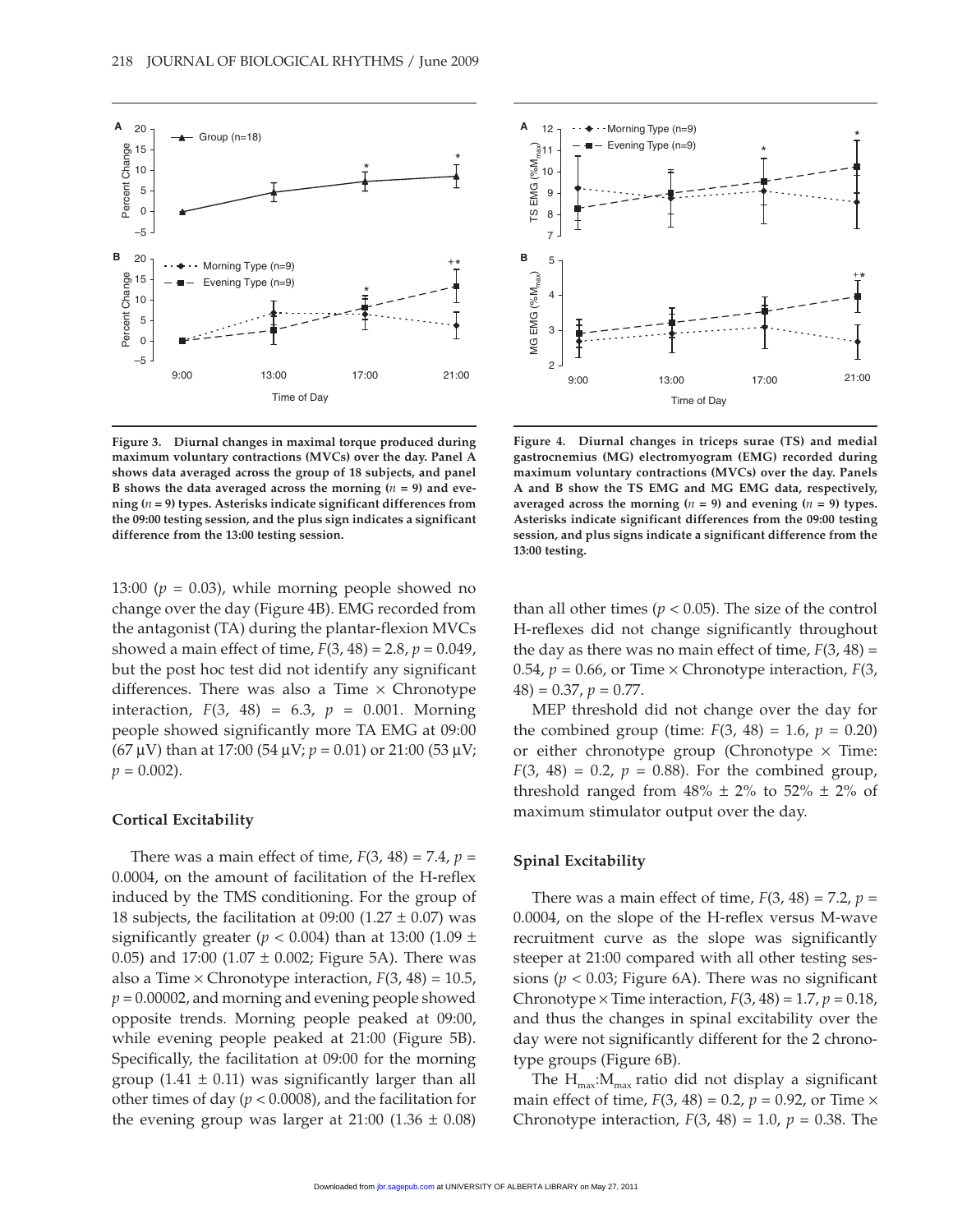

**Figure 5. Diurnal changes in cortical excitability measured using transcranial magnetic stimulator (TMS) conditioning of the H-reflex. Panel A shows data averaged across the group of 18 subjects, and panel B shows the data averaged across the morn**ing ( $n = 9$ ) and evening ( $n = 9$ ) types. The asterisk in panel A **indicates significant differences from the 13:00 and 17:00 testing sessions. The asterisk in panel B indicates significant differences from the 09:00, 13:00, and 17:00 testing sessions, and the plus sign indicates significant differences from the 13:00, 17:00, and 21:00 testing sessions.**

ratio ranged between  $0.66 \pm 0.04$  and  $0.67 \pm 0.03$  over the day for the group of 18 subjects.

# **Peripheral Measures**

SOL  $M_{\text{max}}$  EMG amplitude did not change over the day (time:  $F(3, 48) = 0.6$ ,  $p = 0.62$ ; Chronotype  $\times$  Time: *F*(3, 48) = 1.1,  $p = 0.35$ ) and ranged from  $8.4 \pm 0.8$  mV at 21:00 to  $8.7 \pm 1.0$  mV at 09:00 for the combined group. LG  $M_{\text{max}}$  amplitude was also stable across sessions (time:  $F(3, 48) = 0.1$ ,  $p = 0.96$ ; Chronotype  $\times$ Time:  $F(3, 48) = 1.6$ ,  $p = 0.21$ ) and varied between 7.2  $\pm$  0.5 mV and 7.3  $\pm$  0.6 mV for the group of 18 subjects. There was a significant effect of time, *F*(3, 48) = 4.1,  $p = 0.01$ , on MG M<sub>max</sub> amplitude but no interaction,  $F(3, 48) = 1.6$ ,  $p = 0.20$ . Across the group of 18 subjects, MG  $M_{\text{max}}$  was significantly larger at 9:00 (8.3  $\pm$  0.5 mV) compared to 21:00 (7.5  $\pm$  0.6 mV; *p* = 0.01). M<sub>max</sub> twitch torque did not change from  $8 \pm 1$  Nm at any time of day, and there was no main effect,  $F(3, 48) =$ 1.1, *p* = 0.34, or interaction, *F*(3, 48) = 2.6, *p* = 0.07. There was no significant main effect of time on NME, *F*(3, 48) = 0.1, *p* = 0.99 (range, 9.9 ± 1.0 to 10.0  $\pm$  0.9 Nm/% $M_{\text{max}}$ ). Although there was a significant



**Figure 6. H-reflex versus M-wave recruitment curve slope over the course of the day. Panel A shows data averaged across the group of 18 subjects, and panel B shows the data averaged across**  the morning ( $n = 9$ ) and evening ( $n = 9$ ) types. The asterisk indi**cates a significant difference from all other testing sessions.**

interaction,  $F(3, 48) = 2.9$ ,  $p = 0.045$ , the post hoc test identified no significant differences.

#### **DISCUSSION**

In this study, we show for the first time that a person's chronotype—whether he or she is a morning person or an evening person—influences that person's ability to generate torque during an MVC. Evening people generated more torque in the evening than in the morning, while for morning people, torque did not change over the day. We also identify, for the first time, diurnal rhythms in the excitability of the human motor cortex and show that these rhythms are also influenced by chronotype; cortical excitability was highest at 09:00 for morning people and at 21:00 for evening people. Overall, we found that for morning people, cortical excitability decreased and spinal excitability increased from morning to evening, while there were no differences in TS EMG or torque during MVCs. For evening people, concurrent increases in cortical and spinal excitability were associated with increased TS EMG and torque. We propose that for evening people, simultaneous increases in cortical and spinal excitability lead to increased CNS drive to the muscle and an increased ability to generate torque during an MVC.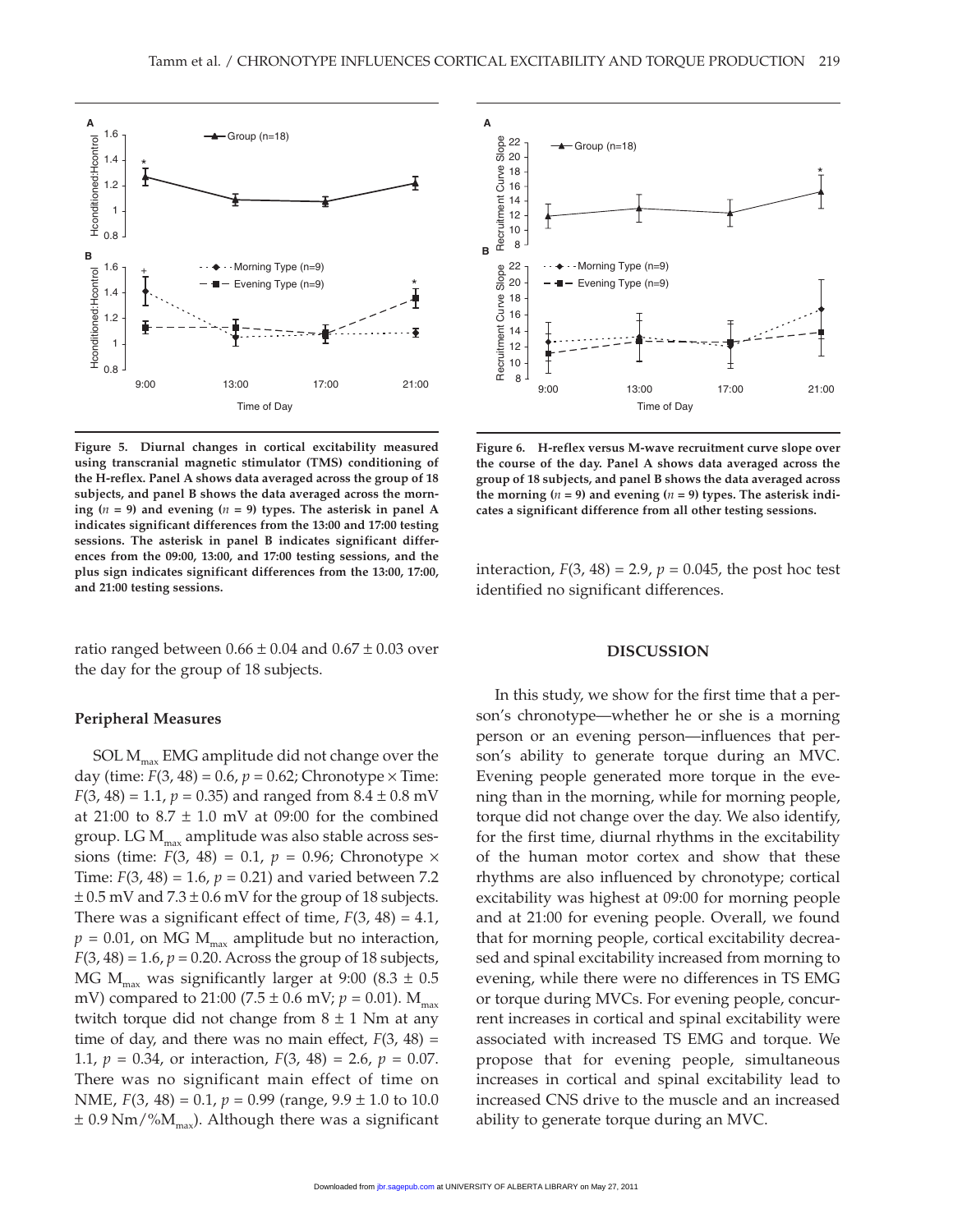# **Torque Produced during Plantar-Flexion MVCs**

Most studies report that torque generated during an MVC increases between 3% and 18% from morning to evening (Callard et al., 2000; Castaingts et al., 2004; Gauthier et al., 1996; Guette et al., 2005b; Lagerquist et al., 2006; Martin et al., 1999), while 2 studies have reported decreases of 5% and 7% (Guette et al., 2005a; Guette et al., 2006). Across the group of 18 subjects (combining morning and evening people), our results were consistent with the majority of these studies as torque was greater (by 9%) in the evening than the morning. This increase, however, stemmed from evening types as their torque increased significantly from morning to evening, while torque produced by morning types did not change. Thus, diurnal variations in the ability to generate plantar-flexion torque may become larger with increasing eveningness (i.e., lower MEQ scores). Evening people in our study demonstrated the largest diurnal increase in torque at 13%, while in a previous study, "neither" types increased by 9% (Castaingts et al., 2004), and in our study, morning types did not change. The increased torque we observed for evening people supported our hypothesis, while the lack of a change for morning people did not. Consequently, the previous reports of maximum torque in the morning may not be due to chronotype. Instead, as the authors postulated, torque may have been reduced by fatigue as the physical activity of the participants was not controlled (Guette et al., 2005a; Guette et al., 2006). Sedliak et al. (2008) found no influence of chronotype on torque generated during MVCs, but this was not the focus of the study, and the experiments may have been underpowered.

# **General Measures of Muscle Activation**

Presently, we used the ITT to assess the percent voluntary activation of the TS muscles during the MVC trials. If the stimulus evoked additional torque during the MVC, it would indicate that not all motor units were recruited. We found no change in TS activation over the day as all subjects were completely or nearly completely activated during all sessions. The high percent activation may reflect subject experience from the familiarization session and the fact that the TS is more easily maximally activated than larger muscle groups such as the quadriceps (Behm et al., 2002). This consistent activation contrasts with the decrease in activation over the day reported by Guette et al. (2006), providing further support that

the decline in maximal torque they observed may have been due to subject fatigue.

We also examined EMGs recorded from TS during MVCs as a general measure of CNS drive to the muscle. These data were normalized to the  $M_{\text{max}}$ recorded for each muscle in each session to account for changes that might occur at the recording site over the day. Total TS EMG activity closely mirrored maximal torque production as it increased over the day (by 23%) for the evening people but did not change for morning people. Thus, in contrast to the ITT data, the EMG data suggest an increased CNS drive to the TS for the evening group, and this may have contributed to increased torque production. The ITT data suggest that all or nearly all TS motor units were recruited during the MVCs in all sessions; however, this technique may not be sensitive to changes in motoneuron firing frequency. Increased firing frequency, however, would be reflected in a larger EMG signal and could lead to greater torque production. In fact, TS EMG seems to be strongly related to maximal torque production as we show increased TS EMG and torque at 21:00 for evening people and no change in TS EMG or torque over the day for morning people. In addition, Guette et al. (2005a, 2006) showed that lower maximal plantar-flexion torque coincided with decreased TS EMG. When the EMGs recorded from the individual components of TS were examined separately, we found that SOL and LG EMG did not change over the day, while the MG EMG activity increased (34%) for the evening people only. Of the 3 TS muscles, enhanced activation of MG would have the greatest impact on torque as MG is the most powerful contributor to plantar-flexion torque (Kawakami et al., 1998). These EMG data suggest that diurnal rhythms in CNS control can vary between muscles that are close synergists and not only between muscles in the arms and legs as shown previously (Lagerquist et al., 2006). EMG activity recorded from the antagonist muscle (TA) during the MVCs was minimal but was higher for morning people at 09:00 than at 17:00 and 21:00 and did not change over the day for evening people. Thus, the increased plantarflexion torque in evening people was not due to a concomitant decrease in dorsiflexion torque (see also Castaingts et al., 2004).

#### **Cortical Excitability**

The diurnal changes in our measures of cortical excitability reflect changes in the background excitability of the cortex over the day and not changes in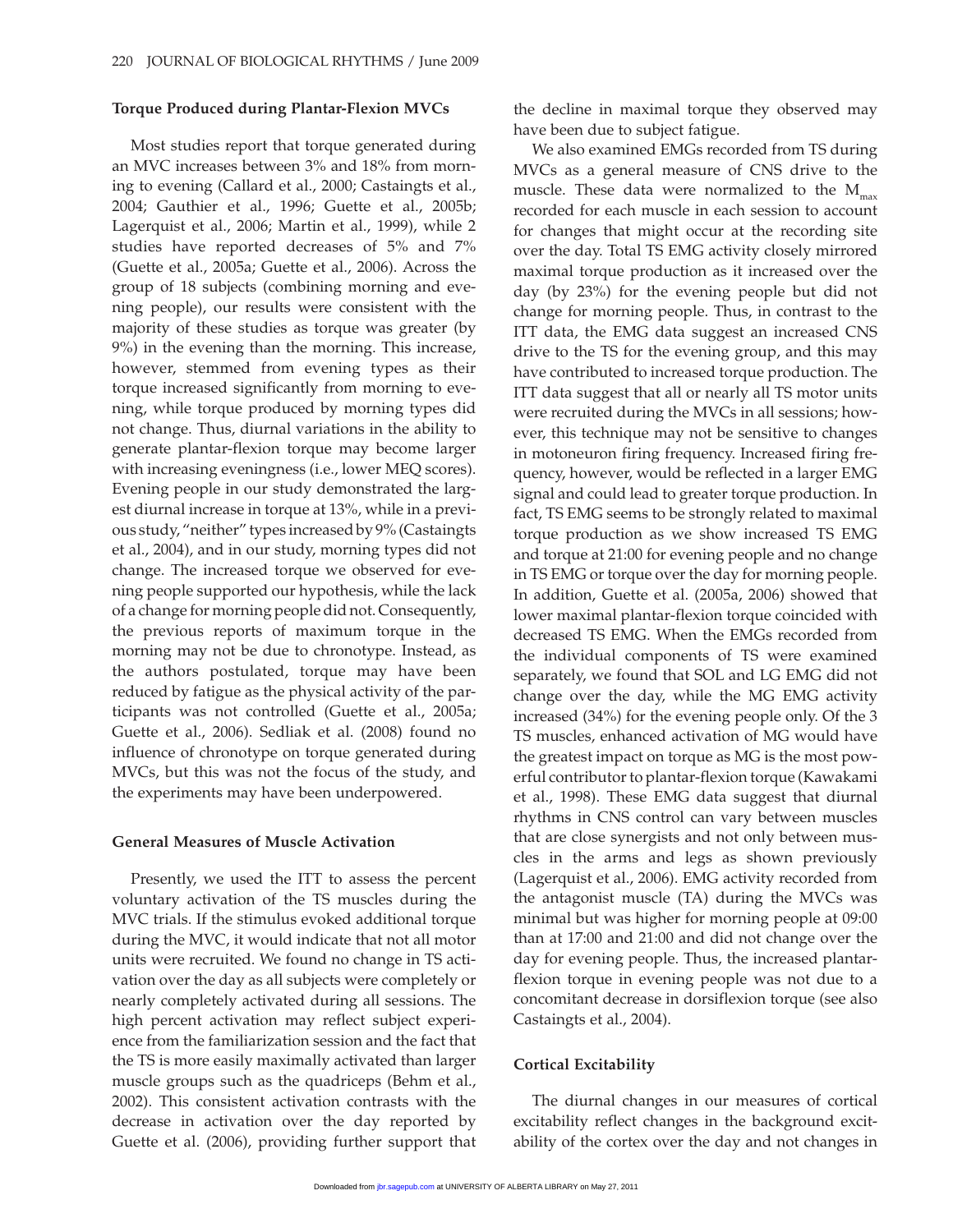the ability to activate the cortex maximally during MVCs. One such measure was subthreshold TMS delivered over the motor cortex to facilitate the H-reflex. Subthreshold TMS activates corticospinal neurons by depolarizing cortical neurons that project onto corticospinal cells (Edgley et al., 1990, 1997). Since there are no known presynaptic gating mechanisms on corticospinal fibers in the spinal cord (Nielsen and Petersen, 1994), both the conditioned and control H-reflexes will be influenced equally by changes in spinal excitability. Therefore, a change in the amount of H-reflex facilitation has been attributed to a change in the excitability of cells in the motor cortex (Carroll et al., 2006; Mazzocchio et al., 1994; Petersen et al., 1998). The differences we observed in the TMS facilitation of the H-reflex over the day depended strongly on chronotype. Morning people had a peak in facilitation and thus cortical excitability at 09:00, while evening people peaked at 21:00. Whether these diurnal fluctuations are specific to the motor cortex or reflect a more general rhythm for cortical excitability merits further investigation; however, diurnal fluctuations in attention and cognitive performance (Matchock and Mordkoff, 2009; Schmidt et al., 2007) as well as diurnal changes in the electrical activity of the brain (Toth et al., 2007) suggest there may be a more global rhythm in cortical excitability.

We calculated MEP threshold as another measure of cortical excitability. A lower MEP threshold indicates increased cortical excitability, but we found no change throughout the day. This lack of change in MEP threshold, accompanied by the increased TMS facilitation of H-reflexes, may result from decreased intracortical inhibition by altered GABA or NMDA glutamate transmission. Ziemann et al. (1996) report that GABA-controlled circuits in the motor cortex change intracortical inhibition, while changes in ion channel conductivity alter MEP threshold. Hence, drugs that alter GABA (Ziemann et al., 1996) or NMDA glutamate transmission (Liepert et al., 1997; Ziemann et al., 1998) affect some measures of cortical excitability, but not MEP threshold (Teo et al., 2009). A diurnal increase in intracortical inhibition for morning people and a decrease for evening people could account for the change in H-reflex facilitation and the lack of change in MEP threshold presently observed for both groups.

# **Spinal Excitability**

We found that spinal excitability, as measured by the slope of the ascending limb of the SOL H-reflex

versus M-wave recruitment curve, increased over the day regardless of chronotype. Hence, our data suggest that the previously identified diurnal rhythm in spinal excitability (Lagerquist et al., 2006) is independent of chronotype. We also used the  $H_{\text{max}}:M_{\text{max}}$  ratio as a measure of spinal excitability and found that it did not change over the day. This is consistent with the findings of Castaingts et al. (2004) and Guette et al. (2005a) but contrasts with the findings of Lagerquist et al. (2006), who showed that the  $H_{\text{max}}$ : $M_{\text{max}}$  ratio increased over the day. While the H-reflex versus M-wave recruitment curve slope represents the sensitivity of the H-reflex to a given input, the  $H_{\text{max}}$ : $M_{\text{max}}$  ratio represents the maximum number of motor units that can be recruited by the electrically evoked afferent volley in the presence of antidromic block in some motor axons. Consequently, our data suggest that over the day, the gain (input-output relationship) of the H-reflex pathway increases regardless of chronotype, but the maximum number of motor units that can contribute to the H-reflex does not change (cf. Lagerquist et al., 2006). Whether these diurnal changes in reflex transmission are due to presynaptic changes in the gating of the afferent volley or postsynaptic changes in motoneuron excitability is currently unknown. Notably, 2 animal studies suggest that diurnal changes in the H-reflex are mediated by the corticospinal tract (Dowman and Wolpaw, 1989; Chen et al., 2002). If this were the case, we would expect our measures of spinal and cortical excitability to mirror one another as in the evening group. Since the morning group showed opposing trends, we suggest that humans may have a more complex regulation of the H-reflex.

# **Peripheral Measures**

Despite increases in torque produced by evening people throughout the day, there were no measurable changes at the level of the muscle that could account for this increase. We used the peak-to-peak EMG amplitude of  $M_{\text{max}}$ , the torque produced by these twitches, and NME as measures of muscle function. The amplitude of  $\rm M_{max}$  in the MG EMG was larger at 09:00 than at 21:00 for the group of 18 subjects, but there was no difference between morning and evening people, and thus this could not account for the differences in torque between these groups. The consistent peak torque generated by the twitch associated with  $M_{\text{max}}$  shows that the torque-generating capacity of the muscle remained stable. We also used NME, the ratio of maximum torque to total TS EMG during the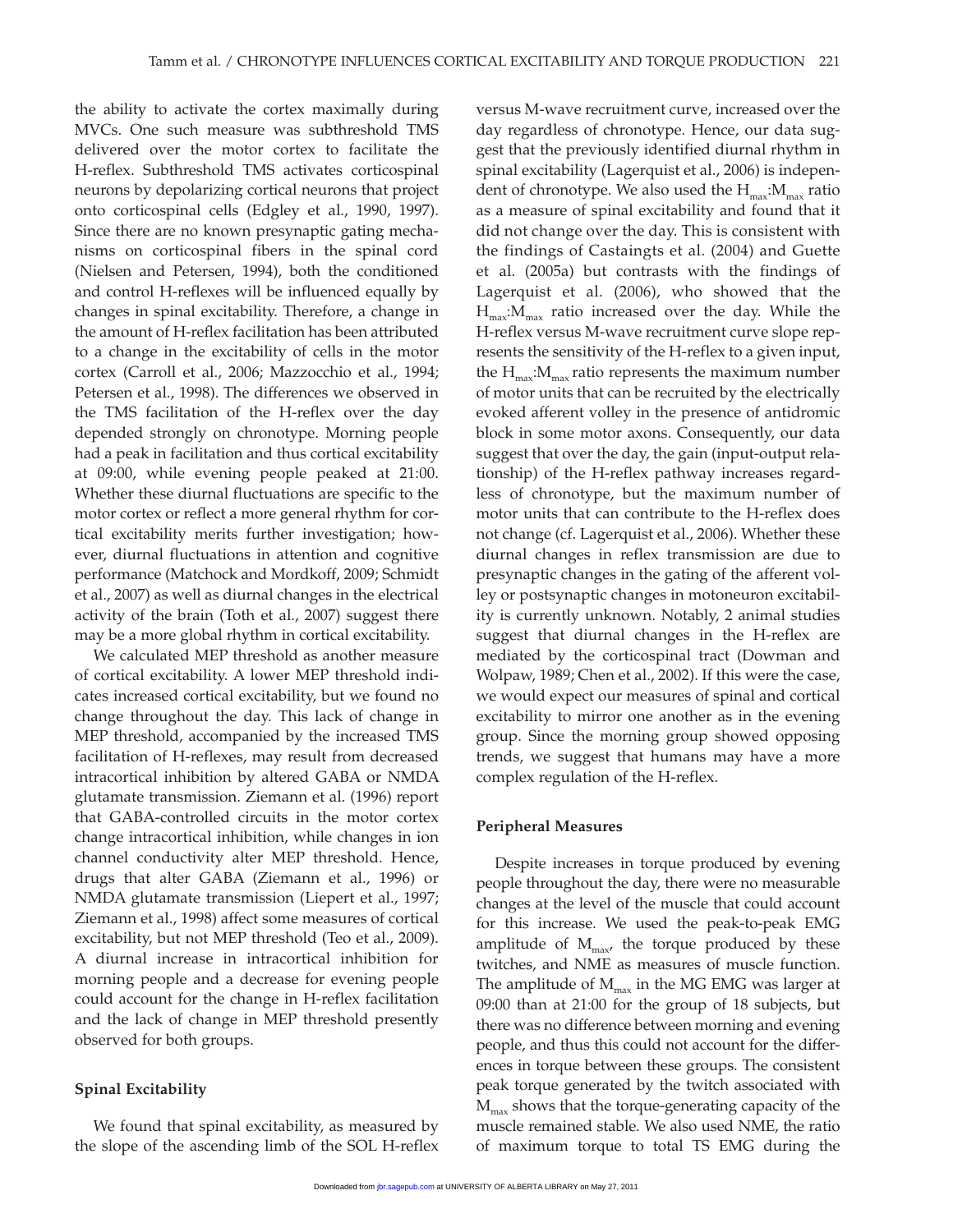MVCs, as another measure of the torque-generating capacity of the muscle. Despite increases in torque produced during MVCs, NME did not change over the day, which is consistent with previous studies examining the TS (Castaingts et al., 2004) and knee extensors (Sedliak et al., 2008). These data suggest that mechanisms responsible for increased torque in evening people are not at the level of the muscle but rather reside within the CNS. Diurnal changes within the adductor pollicis (Martin et al., 1999) and quadriceps femoris muscles (Guette et al., 2005b) have been reported to account for changes in torque production. Both studies found a change in the twitch force evoked at  $M_{\text{max}}$  without a change in  $M_{\text{max}}$  amplitude throughout the day. As a result, they proposed that changes in diurnal torque from morning to evening were due to changes in the muscle, specifically changes in inorganic phosphate concentration. Our data and other studies of the TS (Castaingts et al., 2004), on the other hand, show no changes in peripheral measures of muscle activation, suggesting that central mechanisms underlie changes in torque throughout the day.

#### **Implications**

On average, torque produced by evening people during an MVC increased 13% over the day and as much as 34% in 1 subject. As we did not detect any diurnal changes at the level of the muscle that could account for such an increase, we propose that increases in torque for evening people resulted from increased CNS drive to the muscle due to concomitant increases in spinal and cortical excitability. Similarly, we propose that torque produced by morning people did not change over the day due to opposing rhythms in cortical and spinal excitability. Our data suggest that evening people demonstrate the greatest diurnal fluctuations in performance of MVCs, while morning people perform more consistently but may never reach their true physiological maximum. Therefore, it may be advantageous for people to alter their diurnal rhythms (see Chen et al., 2008) depending on whether they wish to achieve maximum performance or greater consistency.

The extent to which our results can be generalized to other motor behaviors is not clear. Presently, it is well established that diurnal rhythms affect the ability to generate torque during simple isometric contractions (Callard et al., 2000; Castaingts et al., 2004; Gauthier et al., 1996; Guette et al., 2005b; Guette et al., 2006; Lagerquist et al., 2006; Martin et al., 1999). The evidence for diurnal rhythms in the performance of

more complex motor behaviors is less clear, with some studies showing no changes in performance over the day on a treadmill (Burgoon et al., 1992), cycle ergometer (Hill et al., 1988), or rowing ergometer (Forsyth and Reilly, 2004) and others finding diurnal rhythms in reaction time (Geetanjali and Sushma, 2006; Kerkhof et al., 1980) and sports performance (Brown et al., 2008; Atkinson and Reilly, 1996). Interestingly, chronotype and maximal oxygen consumption display a similar relationship (Hill et al., 1988), as was found for isometric torque production in the present study. In that study, maximal oxygen consumption peaked in the evening for evening people and did not change over the day for morning people (Hill et al., 1988). Taken together with our present results, one would predict that performance in complex tasks that require strength and cardiovascular performance would follow these patterns for people of different chronotypes. However, performance of morning people on a rowing ergometer peaked in the morning and that of evening people did not change over the day (Brown et al., 2008). Hence, the relationship between chronotype and diurnal rhythms in performance of complex tasks is likely to be multifaceted involving factors yet to be identified. Regardless, the emerging evidence highlights the importance of considering chronotype when examining diurnal rhythms. From a methodological standpoint, our data suggest that chronotype should be considered when evaluating human performance or CNS excitability.

#### **ACKNOWLEDGMENTS**

This work was supported by grants from the Natural Sciences and Engineering Research Council of Canada (to DFC, OL, and AST) and the Alberta Heritage Foundation for Medical Research (to DFC and AST).

# **REFERENCES**

- Abrams TW and Pearson KG (1982) Effects of temperature on identified central neurons that control jumping in the grasshopper. J Neurosci 2:1538-1553.
- Atkinson G and Reilly T (1996) Circadian variation in sports performance. Sports Med 21:292-312.
- Behm DG, Whittle J, Button D, and Power K (2002) Intermuscle differences in activation. Muscle Nerve 25:236-243.
- Bergh U and Ekblom B (1979) Influence of muscle temperature on maximal muscle strength and power output in human skeletal muscles. Acta Physiol Scand 107:33-37.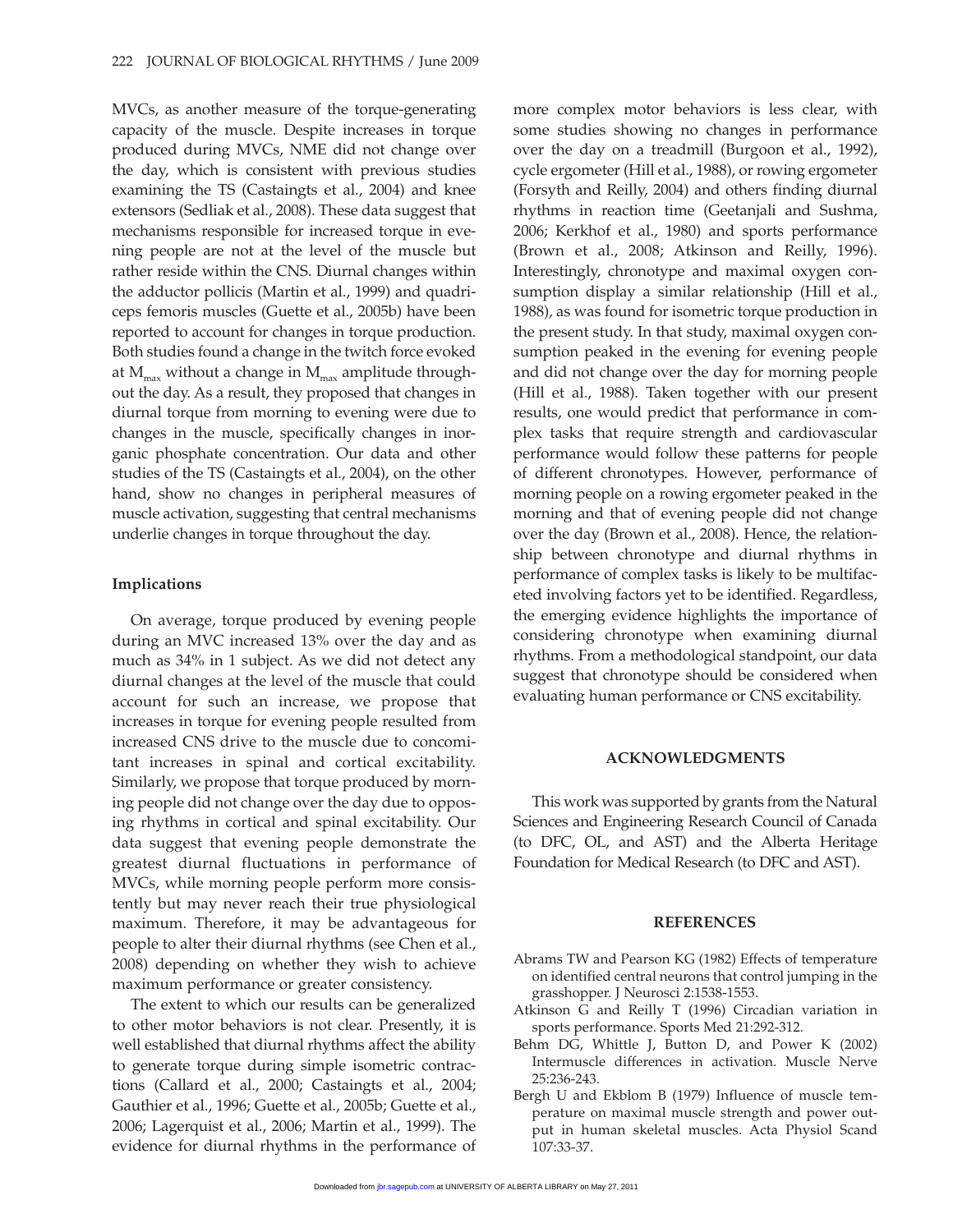- Bernard T, Giacomoni M, Gavarry O, Seymat M and Falgairette G (1998) Time-of-day effects in maximal anaerobic leg exercise. Eur J Appl Physiol Occup Physiol 77:133-138.
- Bigland-Ritchie B, Thomas CK, Rice CL, Howarth JV, and Woods JJ (1992) Muscle temperature, contractile speed, and motoneuron firing rates during human voluntary contractions. J Appl Physiol 73:2457-2461.
- Brown FM, Neft EE, and LaJambe CM (2008) Collegiate rowing crew performance varies by morningnesseveningness. J Strength Cond Res 22:1894-1900.
- Burgoon PW, Holland GJ, Loy SF and Vincent WJ (1992) A comparison of morning and evening "types" during maximum exercise. J Appl Sport Sci Res 6:115-119.
- Callard D, Davenne D, Gauthier A, Lagarde D, and van Hoecke J (2000) Circadian rhythms in human muscular efficiency: Continuous physical exercise versus continuous rest. A crossover study. Chronobiol Int 17:693-704.
- Carrier J and Monk TH (2000) Circadian rhythms of performance: New trends. Chonobiol Int 17:719-732.
- Carroll TJ, Baldwin ERL, Collins DF, and Zehr EP (2006) Corticospinal excitability is lower during rhythmic arm movement than during tonic contraction. J Neurophysiol 95:914-921.
- Carroll TJ, Riek S, and Carson RG (2001) Reliability of the input-output properties of the cortico-spinal pathway obtained from transcranial magnetic and electrical stimulation. J Neurosci Methods 112:193-202.
- Castaingts V, Martin A, Van Hoecke J, and Pérot C (2004) Neuromuscular efficiency of the triceps surae in induced and voluntary contractions: Morning and evening evaluations. Chronobiol Int 21:631-643.
- Chen R, Seo D, Bell E, von Gall C, and Lee C (2008) Strong resetting of the mammalian clock by constant light followed by constant darkness. J Neurosci 28:11839-11847.
- Chen XY, Chen L, Wolpaw JR, and Jakeman LB (2002) Corticospinal tract transaction reduces H-reflex circadian rhythm in rats. Brain Res 942:101-108.
- Crone C, Hultborn H, Maziéres L, Morin C, Nielsen J, and Pierrot-Deseilligny E (1990) Sensitivity of monosynaptic test reflexes to facilitation and inhibition as a function of the test reflex size: A study in man and the cat. Exp Brain Res 81:35-45.
- Dowman R and Wolpaw JR (1989) Diurnal rhythms in primate spinal reflexes and accompanying cortical somatosensory evoked potentials. Electroencephalogr Clin Neurophysiol 72:69-80.
- Edgley SA, Eyre JA, Lemon RN, and Miller S (1990) Excitation of the corticospinal tract by electromagnetic and electrical stimulation of the scalp in the macaque monkey. J Physiol 425:301-320.
- Edgley SA, Eyre JA, Lemon RN, and Miller S (1997) Comparison of activation of corticospinal neurons and spinal motor neurons by magnetic and electrical transcranial stimulation in the lumbosacral cord of the anaesthetized monkey. Brain 120:839-853.
- Folland JP and Williams AG (2007) Methodological issues with the interpolated twitch technique. J Electromyogr Kinesiol 17:317-327.
- Foret J, Benoit O, and Royant-Parola S (1982) Sleep schedules and peak times of oral temperature and alertness in morning and evening 'types.' Ergonomics 25:821-827.
- Forsyth JJ and Reilly T (2004) Circadian rhythms in blood lactate concentration during incremental ergometer rowing. Eur J Appl Physiol 92:69-74.
- Freivalds A, Chaffin DB, and Langoff GD (1983) Quantification of human performance circadian rhythms. AIHA J 44:643-648.
- Gandevia SC, Herbert RD, and Leeper JB (1998) Voluntary activation of human elbow flexor muscles during maximal concentric contractions. J Physiol 512:595-602.
- Gauthier A, Davenne D, Martin A, Cometti G, and van Hoecke J (1996) Diurnal rhythm of the muscular performance of elbow flexors during isometric contractions. Chronobiol Int 13:135-146.
- Gauthier A, Davenne D, Martin A, and van Hoecke J (2001) Time of day effects on isometric and isokinetic torque developed during elbow flexion in humans. Eur J Appl Physiol 84:249-252.
- Geetanjali S and Sushma S (2006) Diurnal variation in auditory and visual reaction time in young adults. Natl Acad Sci Lett 29:461-463.
- Guette M, Gondin J, and Martin A (2005a) Morning to evening changes in the electrical and mechanical properties of human soleus motor units activated by H reflex and M wave. Eur J Appl Physiol 95:377-381.
- Guette M, Gondin J, and Martin A (2005b) Time-of-day effect on the torque and neuromuscular properties of dominant and non-dominant quadriceps femoris. Chronobiol Int 22:541-558.
- Guette M, Gondin J, Martin A, Pérot C, and van Hoecke J (2006) Plantar flexion torque as a function of time of day. Int J Sports Med 27:171-177.
- Hill DW, Cureton KJ, Collins MA, and Grisham SC (1988) Diurnal variation in responses to exercise of "morning types" and "evening types." J Sports Med Phys Fitness 28:213-219.
- Horne JA and Östberg O (1976) A self-assessment questionnaire to determine morningness-eveningness in human circadian rhythms. Int J Chronobiol 4:97-110.
- Kawakami Y, Ichinose Y, and Fukunaga T (1998) Architectural and functional features of human triceps surae muscles during contraction. J Appl Physiol 85: 398-404.
- Kerkhof GA, Korving HJ, Willemse VD, Geest HMM, and Rietveld WJ (1980) Diurnal differences between morningtype and evening-type subjects in self-rated alertness, body temperature and the visual and auditory evoked potential. Neurosci Lett 16:11-15.
- Kudielka BM, Federenko IS, Hellhammer DH, and Wüst S (2006) Morningness and eveningness: The free cortisol rise after awakening in "early birds" and "night owls." Biol Psychol 72:141-146.
- Lagerquist O, Zehr EP, Baldwin ERL, Klakowicz PM, and Collins DF (2006) Diurnal changes in the amplitude of the Hoffmann reflex in the human soleus but not in the flexor carpi radialis muscle. Exp Brain Res 170:1-6.
- Lehnkering H and Siegmund R (2007) Influence of chronotype, season, and sex of subject on sleep behaviour of young adults. Chronobiol Int 24:875-888.
- Liepert J, Schwenkreis S, Tegenthoff M, and Malin JP (1997) The glutamate antagonist riluzole suppresses intracortical facilitation. J Neural Transm 104:1207-1214.